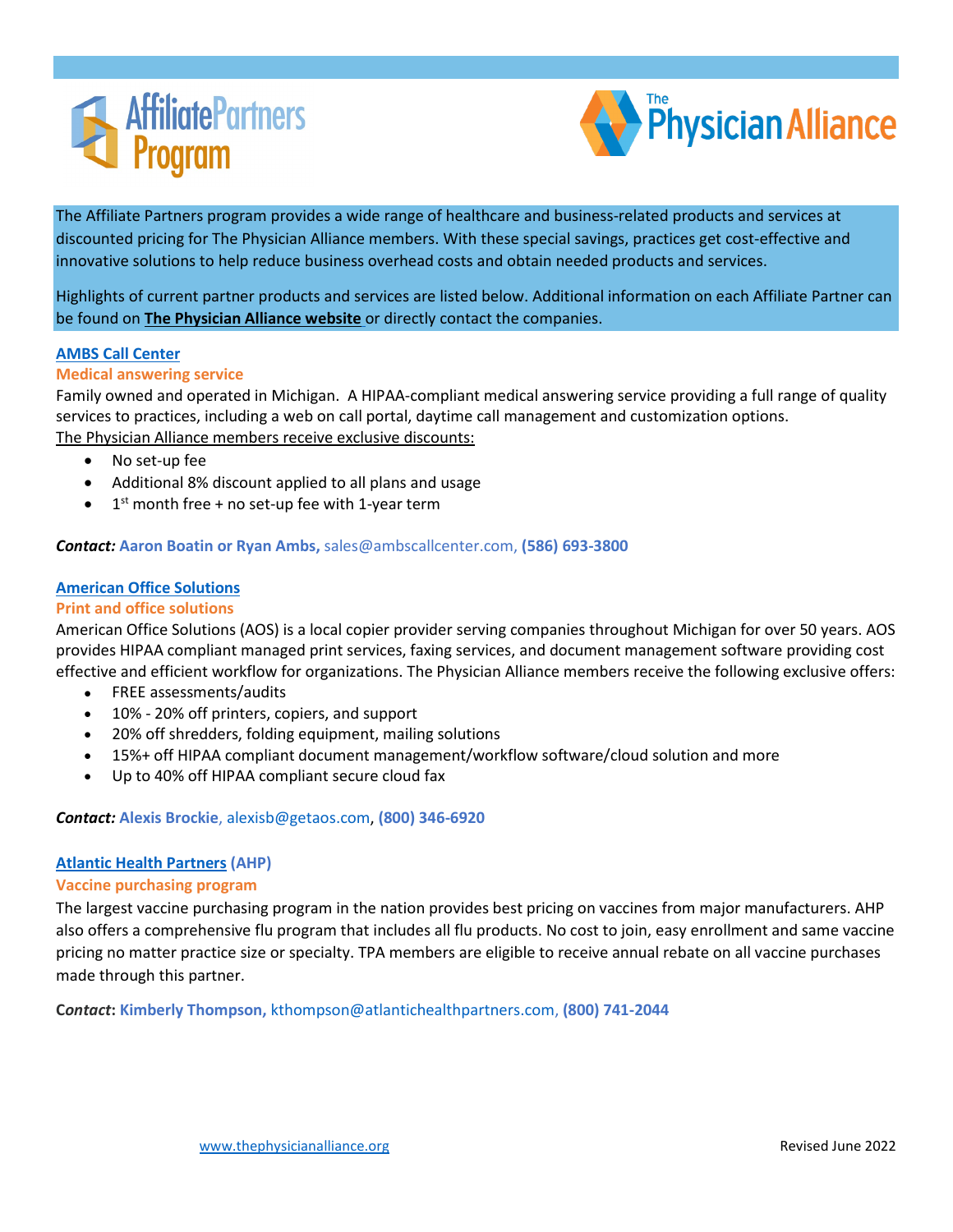



Highlights of current partner products and services are listed below. Additional information on each Affiliate Partner can be found on **[The Physician Alliance website](https://thephysicianalliance.org/index.php/affiliate-partners)** or directly contact the companies.

## **[Coverys Insurance Services, Inc.](https://thephysicianalliance.org/index.php/medical-malpractice-insurance)**

## **Medical malpractice insurance**

Coverys, rated A (Excellent) by A.M. Best, is the largest medical malpractice insurer in Michigan, serving over 3,000 physicians and 60 healthcare facilities. Their agency, [Coverys Insurance Services \(CIS\),](http://www.coverysis.com/) is the only company-direct agency for Coverys, providing Michigan-based customer service. Highlights of our collaboration include:

- Exclusive company-direct pricing
- Flexible coverage options and short, easy application process
- Occurrence, Claims-made/Modified Claims-made
- Expert risk analytics and risk management services

*Contact:* Coverys Insurance Services, [cis-info@coverys.com](mailto:cis-info@coverys.com) and visit [www.coverys.com,](http://www.coverys.com,/) **(800) 313-5888**

# **[DynamicHR](https://thephysicianalliance.org/index.php/payroll-hr-services)**

## **Payroll/HR services**

A Michigan based single source provider of *payroll processing, human resource management, workers compensation and medical benefits offerings*. TPA members receive preferred pricing on:

- Exclusive access to proprietary medical health plans
- Workers compensation coverage
- Payroll processing
- Employee record management
- 401(k)plan

## **C***ontact:* **Andrew Tafel,** [atafel@dynamichr.com,](mailto:atafel@dynamichr.com) **(248) 648-7886**

### **[Edge Solutions](https://thephysicianalliance.org/index.php/telephone-solutions-services)**

## **Telephone solutions and services**

This Michigan-based company provides innovative telecommunications products and services at discounted rates to TPA members. Highlights include:

- Discounted monthly services
- Premise-based and hosted-VoIP telephone solutions
- Network support equipment
- Complimentary evaluation of current telephone systems and equipment

## *Contact:* **Walt Rush,** [walt@edgesolutionsllc.net](mailto:walt@edgesolutionsllc.net)**, (888) 918-3343**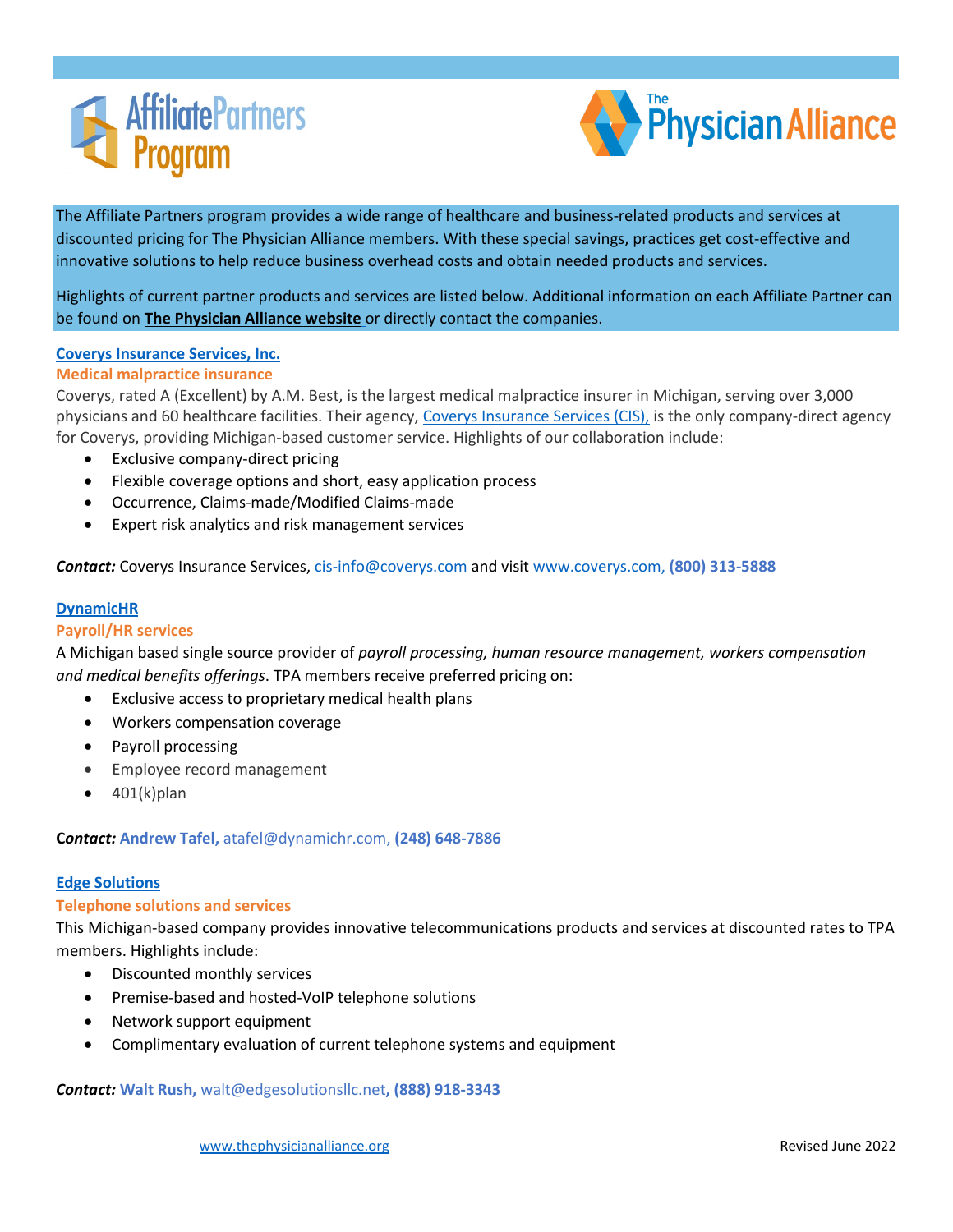



Highlights of current partner products and services are listed below. Additional information on each Affiliate Partner can be found on **[The Physician Alliance website](https://thephysicianalliance.org/index.php/affiliate-partners)** or directly contact the companies.

### **[Huntington Insurance](https://thephysicianalliance.org/index.php/cyber-liability-insurance)**

### **Cyber liability Insurance**

Not all traditional liability insurance covers cyber actions. Huntington's cyber liability insurance helps physicians reduce their exposure from their access to patients' private information. This insurance coverage protects against risk associated with:

- Internet access
- E-commerce
- Data storage
- Loss/damage involving theft or destruction of data

Discounts may be available for multi-physician practices. *Contact:* **Rick Loss**, rick.loss@huntington.com, **(419) 720-7911** 

## **[Huntington](https://thephysicianalliance.org/index.php/mortgage-program)**

## **Mortgage services**

The Physician Alliance members receive exclusive benefits through a premier mortgage program to physicians and residents looking to buy or refinance a home. TPA physicians receive special benefits:

- \$300 closing cost discount
- Down payment assistance options
- Resources tailored to your needs

Free personal consultation is also included as your mortgage loan officer will walk you through a home buying analysis to determine exactly what you can afford.

*Contact:* **Sandra Frith**, sandi.frith@huntington.com, *(***586) 749-8355** 

## **[Huntington Bank](https://thephysicianalliance.org/index.php/mortgage-program)**

#### **Banking services**

Take advantage of special rates on deposits, specialty lending programs, and personal cash management services. *Contact:* **Ashley Boday,** [ashely.boday@huntington.com](mailto:ashely.boday@huntington.com)**, (248) 554-6618**

## **[Morgan Stanley](https://thephysicianalliance.org/affiliate-partners/wealth-management/)**

#### **Wealth management**

Comprehensive financial planning services. [advisor.morganstanley.com/joe.ghanem,](https://advisor.morganstanley.com/joe.ghanem) NMLS # 1726511 *Contact:* **Joe A. Ghanem,** financial advisor, [Joe.Ghanem@morganstanley.com,](mailto:Joe.Ghanem@morganstanley.com) **(313) 642-5909**  © 2021 Morgan Stanley Smith Barney LLC. Member SIPC. CRC 3608823 09/2021